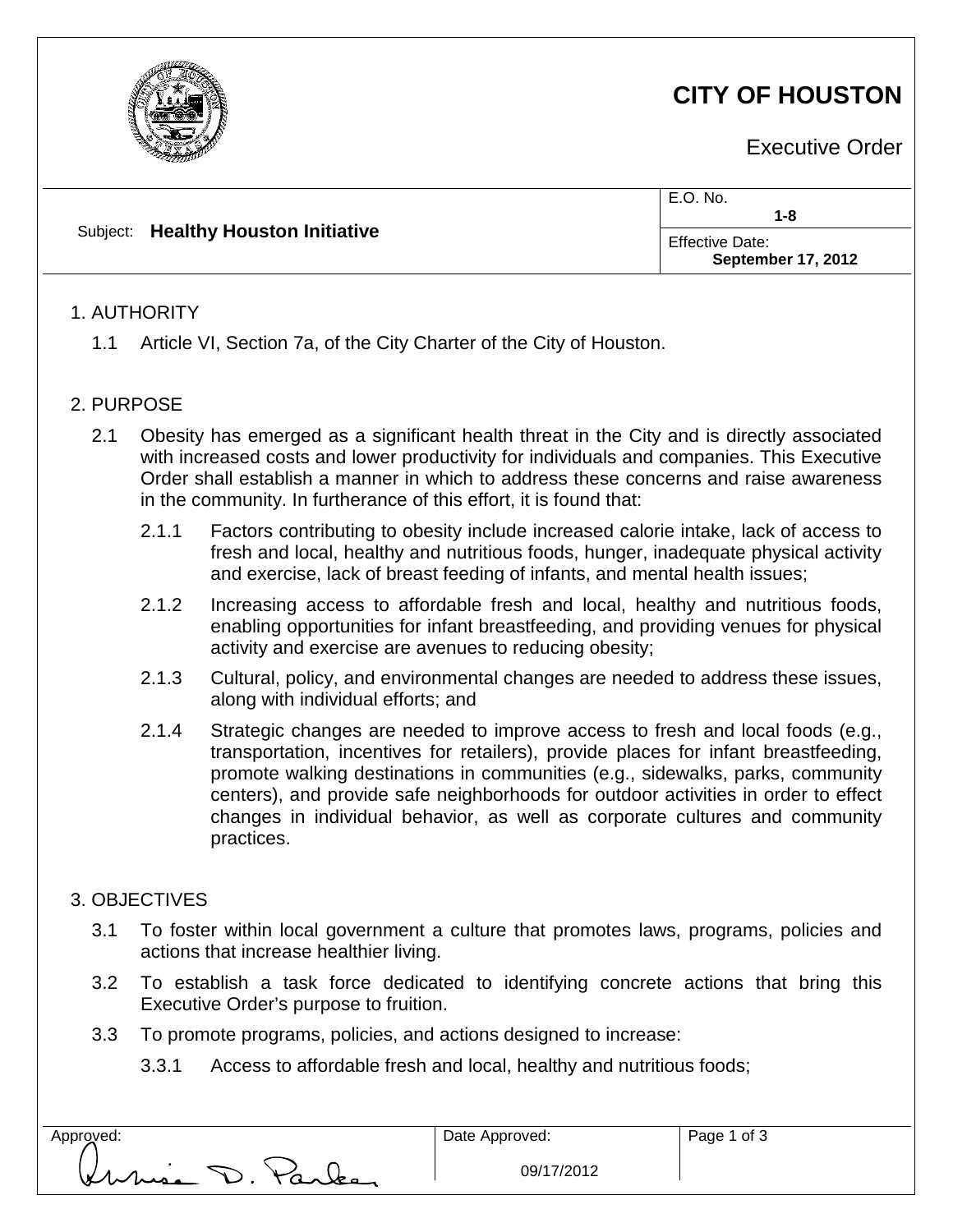- 3.3.2 Awareness regarding the benefits of fresh fruits and vegetables, locally grown foods, sustainably produced foods, infant breastfeeding, the provision of healthy meals in our schools, physical activity, and maintaining a healthy weight; and
- 3.3.3 Opportunities for physical activity and exercise for all ages.

### 4. SCOPE

4.1 This Executive Order shall govern the efforts made by the City to increase health and reduce obesity.

# 5. POLICY

- 5.1 The City shall:
	- 5.1.1 Encourage urban agriculture in community, school, backyard, and rooftop gardens, and where feasible, on City property;
	- 5.1.2 Improve access to healthy, affordable, and locally produced food, for all citizens;
	- 5.1.3 Support education regarding the physical and mental health risks of obesity and the benefits of sustainable agriculture, using locally produced food, consuming fresh fruits and vegetables, infant breastfeeding, providing healthy meals in our schools, promoting physical activity and exercise, and maintaining a healthy weight; and
	- 5.1.4 Encourage programs that increase physical activity and exercise in schools, at work, and in communities, including those that provide safe playgrounds and parks, pedestrian-friendly walkways, bicycle paths, and other recreational opportunities.
- 5.2 The Healthy Houston Task Force (Task Force) is hereby established and shall work with all City of Houston departments, multi-sector agencies, and key stakeholder organizations to:
	- 5.2.1 Develop a clear plan with measurable progress goals that lead toward reducing obesity among the City's municipal and classified employees
	- 5.2.2 Establish and maintain an inventory of major initiatives in Houston addressing the problem of obesity; and
	- 5.2.3 Identify and recommend to the Mayor concrete actions that could be taken to reduce obesity.
- 5.3 The Task Force shall report annually to the Mayor on progress toward reducing obesity within the City of Houston. The functions of the Task Force are advisory only.

## 6. TASK FORCE LOGISTICS:

- 6.1 The Task Force shall be composed of not more than 20 members and shall include the following members or their designees:
	- 6.1.1 The Director of Health and Human Services;
	- 6.1.2 The Director of Parks and Recreation;

| Subject: | <b>Healthy Houston Initiative</b> | E. O. No.: | 1-8 | Page 2 of 3 |
|----------|-----------------------------------|------------|-----|-------------|
|          |                                   |            |     |             |
|          |                                   |            |     |             |
|          |                                   |            |     |             |